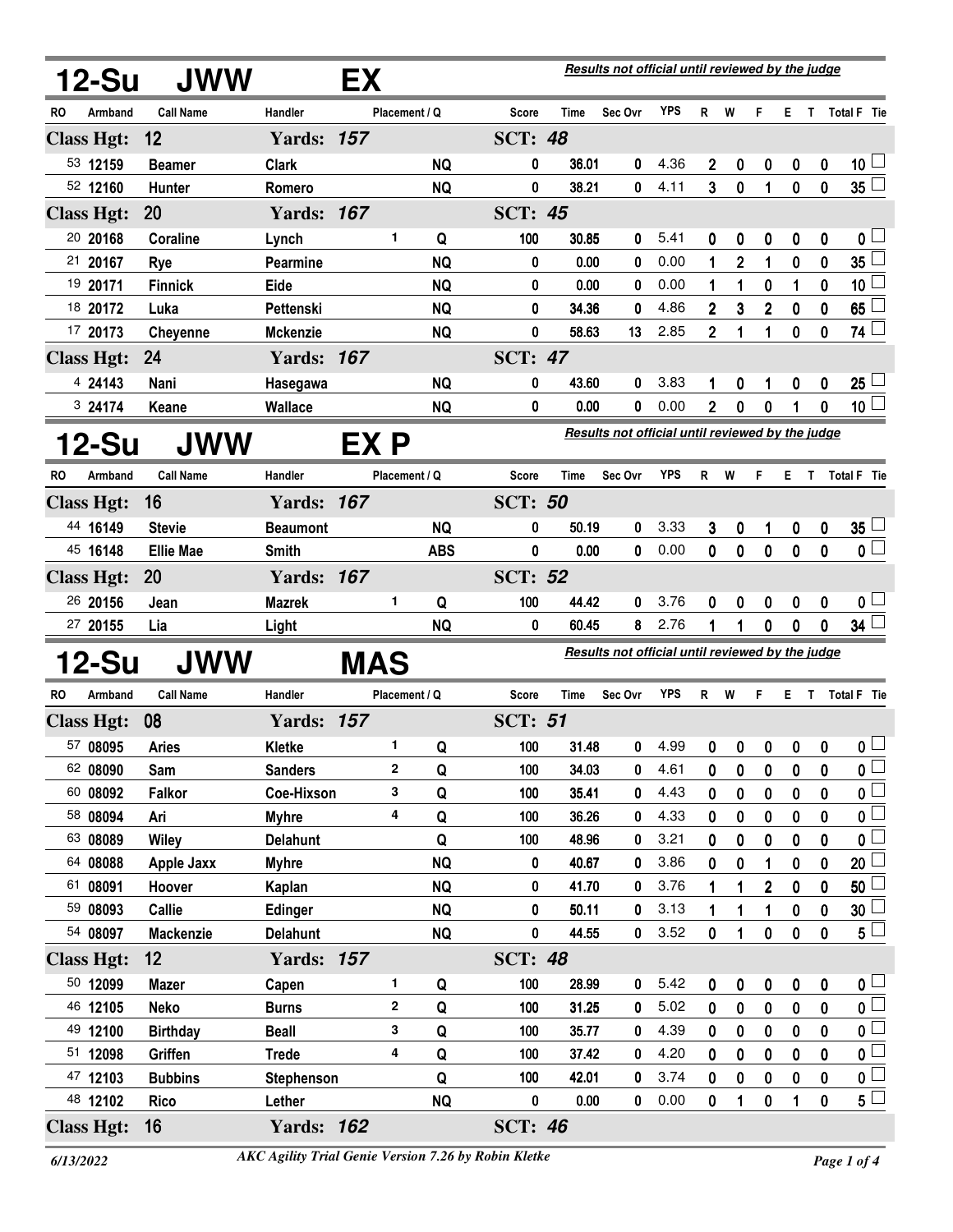| 28 16114             |          | <b>Bridget</b>               | Johnson                   |             | 1             | Q          | 100                   | 37.44          | 0                                                | 4.33       | 0      | 0           | 0           | 0                | 0            | 0                                                  |
|----------------------|----------|------------------------------|---------------------------|-------------|---------------|------------|-----------------------|----------------|--------------------------------------------------|------------|--------|-------------|-------------|------------------|--------------|----------------------------------------------------|
| 30 16110             |          | Dora                         | Logen                     |             |               | <b>NQ</b>  | 0                     | 54.26          | 8                                                | 2.99       | 3      | 0           | 1           | $\bf{0}$         | 0            | 59                                                 |
| 29 16113             |          | August                       | Fox                       |             |               | <b>NQ</b>  | 0                     | 51.45          | 5                                                | 3.15       | 1      | 0           | 0           | $\bf{0}$         | 0            | $20\perp$                                          |
| <b>Class Hgt:</b>    |          | 20                           | <b>Yards: 167</b>         |             |               |            | <b>SCT: 45</b>        |                |                                                  |            |        |             |             |                  |              |                                                    |
| 16 20116             |          | <b>Ghost</b>                 | Eide                      |             | 1             | Q          | 100                   | 25.88          | 0                                                | 6.45       | 0      | 0           | 0           | 0                | 0            | 0 <sub>0</sub>                                     |
|                      | 5 20137  | <b>Apollo</b>                | Hammer                    |             | $\mathbf{2}$  | Q          | 100                   | 25.94          | 0                                                | 6.44       | 0      | $\bf{0}$    | 0           | $\bf{0}$         | 0            | $\mathfrak{o} \sqsubset$                           |
| 10 20124             |          | Aspen                        | <b>Mierisch</b>           |             | 3             | Q          | 100                   | 29.05          | 0                                                | 5.75       | 0      | 0           | 0           | 0                | 0            | 0                                                  |
| 15 20118             |          | <b>Street</b>                | <b>Pitt</b>               |             |               | <b>NQ</b>  | 0                     | 0.00           | 0                                                | 0.00       | 1      | 1           | 0           | 1                | 0            | 10 <sub>1</sub>                                    |
| 14 20119             |          | Gemini                       | Hammer                    |             |               | <b>NQ</b>  | 0                     | 45.39          | 0                                                | 3.68       | 1      | 1           | 1           | 0                | 0            | 30                                                 |
| 13 20120             |          | <b>Vision</b>                | <b>Dubick</b>             |             |               | <b>NQ</b>  | 0                     | 40.55          | 0                                                | 4.12       | 1      | $\mathbf 2$ | 0           | $\bf{0}$         | 0            | 15                                                 |
| 12 20122             |          | <b>Billie Holiday</b>        | Aldape                    |             |               | <b>NQ</b>  | 0                     | 35.43          | 0                                                | 4.71       | 0      | 1           | 1           | 0                | 0            | 25                                                 |
| 11 20123             |          | Haze                         | Lewis                     |             |               | <b>NQ</b>  | 0                     | 0.00           | 0                                                | 0.00       | 1      | 0           | 0           |                  | 0            | 5                                                  |
|                      | 9 20125  | Lexi                         | Franey                    |             |               | <b>NQ</b>  | 94                    | 47.52          | $\mathbf{2}$                                     | 3.51       | 0      | 0           | 0           | 0                | 0            | 6                                                  |
|                      | 8 20126  | Watson                       | Eide                      |             |               | <b>NQ</b>  | 0                     | 30.28          | 0                                                | 5.52       | 2      | 1           | 0           | 0                | 0            | 15                                                 |
|                      | 7 20128  | Cooper                       | <b>Mathis</b>             |             |               | <b>NQ</b>  | 0                     | 41.34          | 0                                                | 4.04       | 1      | 1           | 1           | 0                | 0            | 30                                                 |
|                      | 6 20129  | Wonder                       | <b>Pitt</b>               |             |               | <b>NQ</b>  | 0                     | 25.54          | 0                                                | 6.54       | 0      | 0           | 1           | $\mathbf 0$      | 0            | 20 <sup>1</sup>                                    |
| <b>Class Hgt:</b>    |          | 24                           | <b>Yards: 167</b>         |             |               |            | <b>SCT: 47</b>        |                |                                                  |            |        |             |             |                  |              |                                                    |
|                      | 124142   | <b>Dazzle</b>                | <b>Kletke</b>             |             | 1             | Q          | 100                   | 29.83          | 0                                                | 5.60       | 0      | 0           | 0           | 0                | 0            | 0 <sub>0</sub>                                     |
|                      | 224140   | Libby                        | <b>Mckenzie</b>           |             |               | <b>NQ</b>  | 0                     | 55.86          | 8                                                | 2.99       | 0      | 1           | 0           | 0                | 0            | 29 <sup>1</sup>                                    |
|                      |          |                              |                           |             |               |            |                       |                | Results not official until reviewed by the judge |            |        |             |             |                  |              |                                                    |
|                      | 12-Su    | <b>JWW</b>                   |                           | <b>MASP</b> |               |            |                       |                |                                                  |            |        |             |             |                  |              |                                                    |
| RO                   | Armband  | <b>Call Name</b>             | Handler                   |             | Placement / Q |            | <b>Score</b>          | <b>Time</b>    | Sec Ovr                                          | <b>YPS</b> | R.     | W           | F           | E.               | T.           | <b>Total F</b> Tie                                 |
|                      |          |                              |                           |             |               |            |                       |                |                                                  |            |        |             |             |                  |              |                                                    |
| <b>Class Hgt:</b>    |          | 04                           | <b>Yards: 157</b>         |             |               |            | <b>SCT: 56</b>        |                |                                                  |            |        |             |             |                  |              |                                                    |
|                      | 74 04047 | Avana                        | <b>Schuler</b>            |             | 1             | Q          | 100                   | 43.89          | 0                                                | 3.58       | 0      | 0           | 0           | 0                | 0            | $\mathbf{0}$                                       |
| 75 04046             |          | Whimsy                       | Kletke                    |             |               | <b>NQ</b>  | $\mathbf 0$           | 0.00           | 0                                                | 0.00       | 1      | 0           | $\mathbf 0$ | 1                | $\mathbf{0}$ | $5^{\Box}$                                         |
| <b>Class Hgt:</b>    |          | 08                           | <b>Yards: 157</b>         |             |               |            | <b>SCT: 53</b>        |                |                                                  |            |        |             |             |                  |              |                                                    |
| 67 08055             |          | Kiwi                         | Ventura                   |             | 1             | Q          | 100                   | 29.08          | 0                                                | 5.40       | 0      | 0           | 0           | 0                | 0            | 0 <sub>1</sub>                                     |
|                      | 66 08056 | <b>Blitzen</b>               | <b>Bruner</b>             |             | $\mathbf{2}$  | Q          | 100                   | 35.61          | 0                                                | 4.41       | 0      | 0           | 0           | 0                | 0            | $\mathfrak{o} \square$                             |
| 68 08054             |          | <b>Allie</b>                 | <b>Clark</b>              |             | 3             | Q          | 100                   | 36.75          | 0                                                | 4.27       | 0      | 0           | 0           | $\mathbf 0$      | 0            | $\overline{\mathbf{0}}$                            |
| 65 08057             |          | <b>Agent Cooper</b>          | <b>Beall</b>              |             | 4             | Q          | 100                   | 38.87          | 0                                                | 4.04       | 0      | 0           | 0           | 0                | 0            | $\overline{\mathbf{0}}$                            |
| 70 08051             |          | <b>Belle</b>                 | <b>Groesbeck</b>          |             |               | <b>NQ</b>  | 0                     | 0.00           | 0                                                | 0.00       | 1      | 2           | $\pmb{0}$   |                  | 0            | $\overline{15}$                                    |
| 69 08053             |          | <b>Bliss</b>                 | Leitner                   |             |               | <b>NQ</b>  | 0                     | 38.68          | 0                                                | 4.06       | 2      | 1           | 1           | 0                | 0            | 35 <sub>5</sub>                                    |
| 73 08048             |          | Peeps                        | <b>Bruner</b>             |             |               | <b>ABS</b> | 0                     | 0.00           | 0                                                | 0.00       | 0      | 0           | 0           | 0                | 0            | $\overline{\mathbf{0}}$                            |
| 71 08050             |          | Jax                          | Ronken                    |             |               | <b>ABS</b> | 0                     | 0.00           | 0                                                | 0.00       | 0      | 0           | $\pmb{0}$   | $\pmb{0}$        | $\mathbf 0$  | $\overline{\mathbf{0}}$                            |
| <b>Class Hgt:</b>    |          | 12                           | <b>Yards: 162</b>         |             |               |            | <b>SCT: 51</b>        |                |                                                  |            |        |             |             |                  |              |                                                    |
| 55 12066             |          | <b>Sylvie</b>                | <b>Birkner</b>            |             | 1             | Q          | 100                   | 39.00          | 0                                                | 4.15       | 0      | 0           | $\pmb{0}$   | $\pmb{0}$        | 0            | 0 <sub>0</sub>                                     |
| 56 12065             |          | <b>Taliesin</b>              | <b>Cramer</b>             |             |               | <b>NQ</b>  | 0                     | 54.13          | 3                                                | 2.99       | 1      | 1           | 1           | $\pmb{0}$        | 0            |                                                    |
| 54 12067             |          | <b>Flurry</b>                | Leitner                   |             |               | <b>NQ</b>  | 0                     | 39.54          | $\mathbf 0$                                      | 4.10       | 0      | 1           | $\mathbf 0$ | $\mathbf{0}$     | 0            | 39 <sup>1</sup><br>$5^{\square}$                   |
|                      |          |                              |                           |             |               |            |                       |                |                                                  |            |        |             |             |                  |              |                                                    |
| <b>Class Hgt:</b>    |          | 16                           | <b>Yards: 167</b>         |             | 1             |            | <b>SCT: 50</b><br>100 |                | 0                                                | 6.40       |        |             |             |                  |              |                                                    |
| 37 16077             |          | <b>Shakira</b>               | Levine<br>Robertson       |             | $\mathbf 2$   | Q<br>Q     | 100                   | 26.10<br>26.77 | 0                                                | 6.24       | 0<br>0 | 0           | 0           | 0<br>$\mathbf 0$ | 0<br>0       | 0 <sub>1</sub>                                     |
| 43 16070             |          | <b>Story</b>                 |                           |             | 3             | Q          | 100                   | 29.89          | 0                                                | 5.59       | 0      | $\bf{0}$    | $\mathbf 0$ |                  |              | $\overline{\mathbf{0}}$                            |
| 39 16074<br>34 16080 |          | <b>Mynx</b><br><b>Tucker</b> | Kletke<br><b>Beaumont</b> |             | 4             | Q          | 100                   | 30.50          | 0                                                | 5.48       | 0      | 0<br>0      | 0<br>0      | 0<br>0           | 0<br>0       | 0 <sup>1</sup>                                     |
| 33 16081             |          | Luna                         | <b>Chew</b>               |             |               | Q          | 100                   | 33.63          | 0                                                | 4.97       | 0      | 0           | 0           | 0                | 0            | $\overline{\mathbf{0}}$<br>$\overline{\mathbf{0}}$ |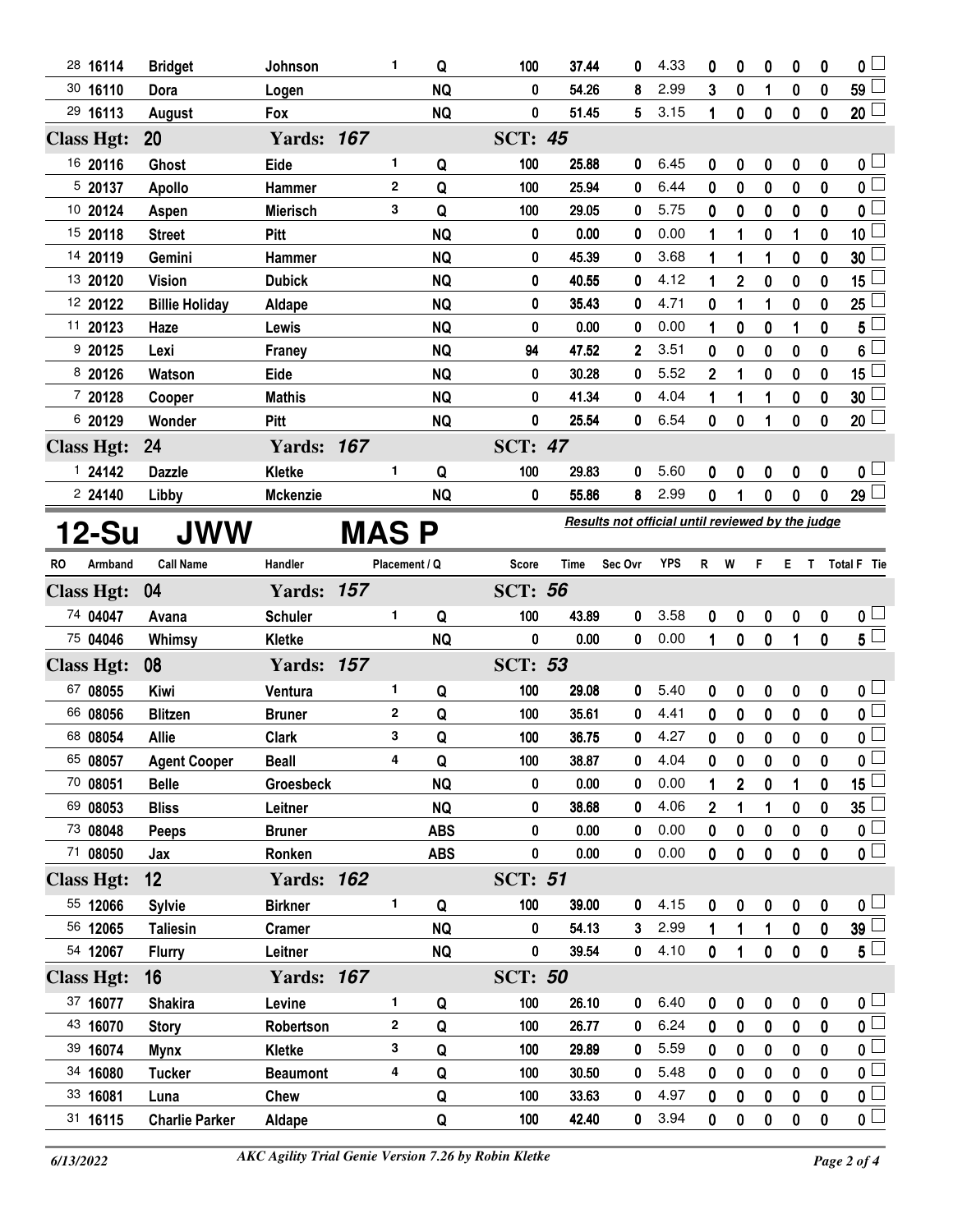| 38 16076             | <b>Miley Rae</b>  | <b>Smith</b>        |              | Q             | 100            | 48.80 | 0                                                | 3.42       | 0              | 0              | 0              | 0         | 0           | $\mathbf 0$        |
|----------------------|-------------------|---------------------|--------------|---------------|----------------|-------|--------------------------------------------------|------------|----------------|----------------|----------------|-----------|-------------|--------------------|
| 42 16071             | Indiana           | Vasquez             |              | <b>NQ</b>     | 0              | 0.00  | 0                                                | 0.00       | $\overline{2}$ | 1              | 1              | 1         | 0           | 35 <sub>5</sub>    |
| 41 16072             | Quincy            | Holland             |              | <b>NQ</b>     | 70             | 60.07 | 10                                               | 2.78       | 0              | 0              | 0              | 0         | 0           | 30                 |
| 40 16073             | P!nk              | <b>Beaumont</b>     |              | <b>NQ</b>     | 0              | 43.69 | 0                                                | 3.82       | 1              | $\bf{0}$       | $\bf{0}$       | $\bf{0}$  | 0           | 5                  |
| 36 16078             | <b>Rumble</b>     | <b>Hammer</b>       |              | <b>NQ</b>     | 0              | 0.00  | 0                                                | 0.00       | 1              | $\bf{0}$       | 0              | 1         | 0           | 5                  |
| 35 16079             | Zip               | <b>Burton</b>       |              | <b>NQ</b>     | 0              | 0.00  | 0                                                | 0.00       | 1              | 1              | 1              | 1         | 0           | 30                 |
| 32 16111             | <b>Mattie</b>     | Padovan             |              | <b>NQ</b>     | 0              | 60.25 | 10                                               | 2.77       | $\overline{2}$ | 1              | 0              | $\bf{0}$  | 0           | 45 L               |
| <b>Class Hgt:</b>    | 20                | <b>Yards: 167</b>   |              |               | <b>SCT: 52</b> |       |                                                  |            |                |                |                |           |             |                    |
| 23 20085             | Jury              | Light               | 1.           | Q             | 100            | 30.90 | 0                                                | 5.40       | 0              | 0              | 0              | 0         | 0           | 0 L                |
| 24 20083             | <b>Nitro</b>      | Levine              | $\mathbf{2}$ | Q             | 100            | 44.13 | 0                                                | 3.78       | 0              | $\bf{0}$       | 0              | 0         | 0           | $\mathbf{0}$       |
| 22 20087             | Karma             | Kilbourn            | 3            | Q             | 100            | 45.62 | 0                                                | 3.66       | 0              | 0              | 0              | 0         | 0           | 0                  |
| 25 20082             | Jaunty            | Carter              |              | <b>NQ</b>     | 82             | 58.64 | 6                                                | 2.85       | 0              | $\mathbf 0$    | 0              | 0         | 0           | 18 $\lfloor$       |
| 12-Su                | <b>JWW</b>        |                     | <b>NOV</b>   | В             |                |       | Results not official until reviewed by the judge |            |                |                |                |           |             |                    |
| <b>RO</b><br>Armband | <b>Call Name</b>  | Handler             |              | Placement / Q | <b>Score</b>   | Time  | Sec Ovr                                          | <b>YPS</b> | R              | W              | F              | ET.       |             | <b>Total F</b> Tie |
| <b>Class Hgt:</b>    | 08                | Yards: 97           |              |               | <b>SCT: 42</b> |       |                                                  |            |                |                |                |           |             |                    |
| 908033               | <b>Curly Sue</b>  | Rose                |              | <b>NQ</b>     | 0              | 0.00  | 0                                                | 0.00       | 1              | $\overline{2}$ | $\mathbf 0$    | 1         | 0           | 15 $\Box$          |
| <b>Class Hgt:</b>    | <b>20</b>         | <b>Yards: 100</b>   |              |               | <b>SCT: 33</b> |       |                                                  |            |                |                |                |           |             |                    |
| 120165               | <b>Doc</b>        | Hammer              | 1            | Q             | 95             | 19.28 | 0                                                | 5.19       | 1              | 0              | 0              | 0         | 0           | $5^{\perp}$        |
| 6 20022              | Cody              | <b>Aitkins</b>      |              | <b>NQ</b>     | 0              | 33.22 | 0                                                | 3.01       | 0              | 3              | 0              | 0         | 0           | 15 <sub>15</sub>   |
| 5 20035              | <b>Tristan</b>    | <b>Cramer</b>       |              | <b>NQ</b>     | 0              | 53.46 | 20                                               | 1.87       | 3              | 1              | 3              | $\bf{0}$  | 0           | 100                |
| 4 20036              | <b>Jelly Bean</b> | Young               |              | <b>NQ</b>     | 0              | 57.88 | 24                                               | 1.73       | 3              | 2              | 1              | 0         | 0           | 69                 |
|                      |                   |                     |              |               |                |       |                                                  |            |                |                |                |           |             |                    |
| 3 20038              | <b>Pizza</b>      | Robertson           |              | <b>NQ</b>     | 0              | 28.19 | 0                                                | 3.55       | 1              | $\bf{0}$       | $\overline{2}$ | $\bf{0}$  | 0           | 45 <sup>1</sup>    |
| 12-Su                | <b>JWW</b>        |                     | NOV P        |               |                |       | Results not official until reviewed by the judge |            |                |                |                |           |             |                    |
| Armband<br>RO        | <b>Call Name</b>  | Handler             |              | Placement / Q | Score          | Time  | Sec Ovr                                          | <b>YPS</b> | R              | W              | F              | ET.       |             | Total F Tie        |
| <b>Class Hgt:</b>    | 04                | Yards: 97           |              |               | <b>SCT: 47</b> |       |                                                  |            |                |                |                |           |             |                    |
| 10 04001             | Dory              | <b>Vander Werff</b> |              | <b>NQ</b>     | 0              | 20.96 | 0                                                | 4.63       | 0              | 1              | 1              | 0         | 0           | $25\perp$          |
| <b>Class Hgt:</b>    | 12                | Yards: 99           |              |               | <b>SCT: 41</b> |       |                                                  |            |                |                |                |           |             |                    |
| 7 12026              | <b>Booker</b>     | <b>Baker</b>        | 1            | Q             | 100            | 25.61 | 0                                                | 3.87       | 0              | 0              | 0              | 0         | 0           | 0                  |
| 8 12004              | <b>Teddy</b>      | <b>Bonime</b>       | 2            | Q             | 87             | 49.00 | 8                                                | 2.02       | 1              | 0              | $\mathbf 0$    | $\pmb{0}$ | 0           | $13 -$             |
| 12-Su                | <b>JWW</b>        |                     | <b>OPEN</b>  |               |                |       | Results not official until reviewed by the judge |            |                |                |                |           |             |                    |
| Armband<br><b>RO</b> | <b>Call Name</b>  | Handler             |              | Placement / Q | Score          | Time  | Sec Ovr                                          | <b>YPS</b> | R              | W              | F.             | E T       |             | Total F Tie        |
| <b>Class Hgt:</b>    | 08                | <b>Yards: 117</b>   |              |               | <b>SCT: 42</b> |       |                                                  |            |                |                |                |           |             |                    |
| 13 08158             | <b>Sallie</b>     | <b>Bell</b>         |              | <b>NQ</b>     | 0              | 45.46 | 3 <sup>7</sup>                                   | 2.57       | 0              | 1              | $\mathbf 0$    | $\pmb{0}$ | $\pmb{0}$   | $11 \Box$          |
| <b>Class Hgt:</b>    | <b>20</b>         | <b>Yards: 123</b>   |              |               | <b>SCT: 35</b> |       |                                                  |            |                |                |                |           |             |                    |
| 5 20021              | <b>Shanti</b>     | <b>Kosky</b>        |              | <b>NQ</b>     | 0              | 39.60 | 4                                                | 3.11       | 1              | 0              | $\mathbf{2}$   | 0         | 0           | $53 -$             |
| 4 20037              | <b>Tucker</b>     | <b>Kirby</b>        |              | <b>NQ</b>     | 0              | 30.09 | 0                                                | 4.09       | $\mathbf{1}$   | 1              | $\mathbf 0$    | $\bf{0}$  | $\mathbf 0$ | 10 <sub>1</sub>    |
| 2 20039              | <b>Cricket</b>    | Pitt                |              | <b>NQ</b>     | 0              | 0.00  | 0                                                | 0.00       | 0              | 1              | 1              | 1         | 0           | $25\,$             |
| 3 20169              | Domino            | <b>Drinon</b>       |              | <b>NQ</b>     | 0              | 21.42 | 0                                                | 5.74       | 0              | $\bf{0}$       | 1              | $\bf{0}$  | 0           | 20 <sub>2</sub>    |
| 2 20170              | <b>Mickey</b>     | Goche               |              | <b>NQ</b>     | 0              | 43.61 | 8                                                | 2.82       | 3              | $\bf{0}$       | $\bf{0}$       | $\bf{0}$  | 0           | $31 \Box$          |
| <b>Class Hgt:</b>    | 24                | <b>Yards: 123</b>   |              |               | <b>SCT: 37</b> |       |                                                  |            |                |                |                |           |             |                    |